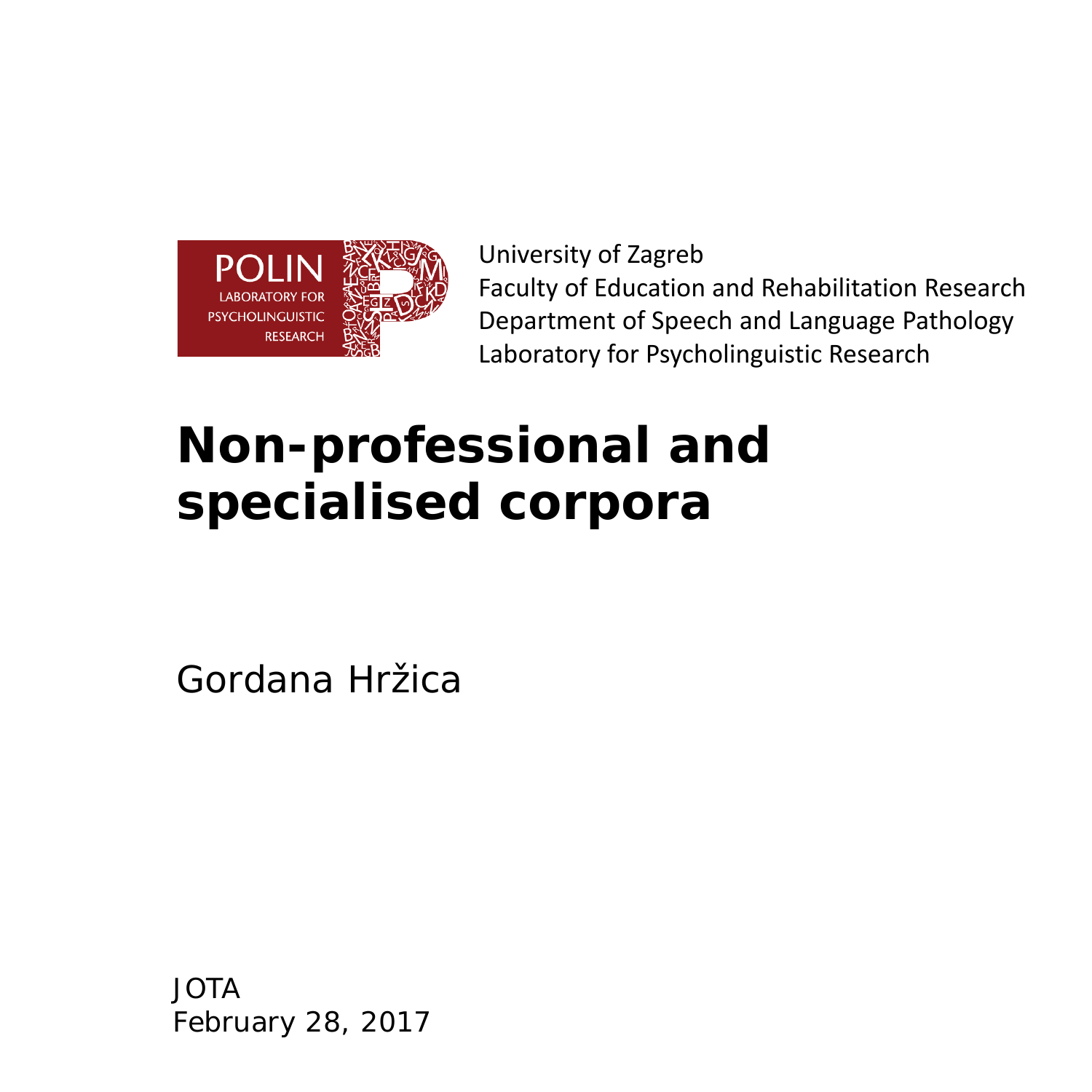Aphasia

Laboratory for Psycholinguistic Research



University of Zagreb

Faculty of Education and Rehabilitation Research Department of Speech and Language Pathology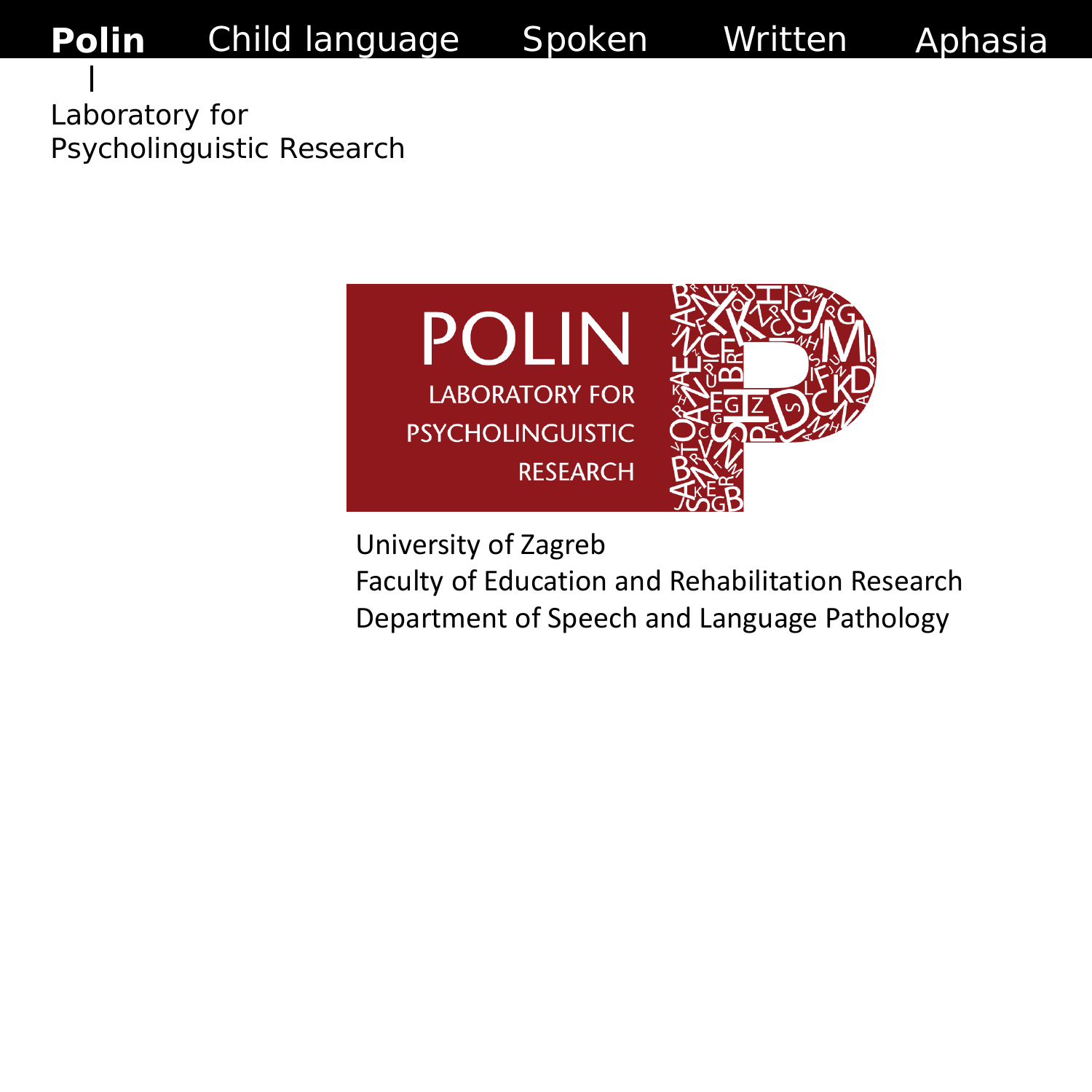Aphasia

Laboratory for Psycholinguistic Research





University of Zagreb

Faculty of Education and Rehabilitation Research Department of Speech and Language Pathology

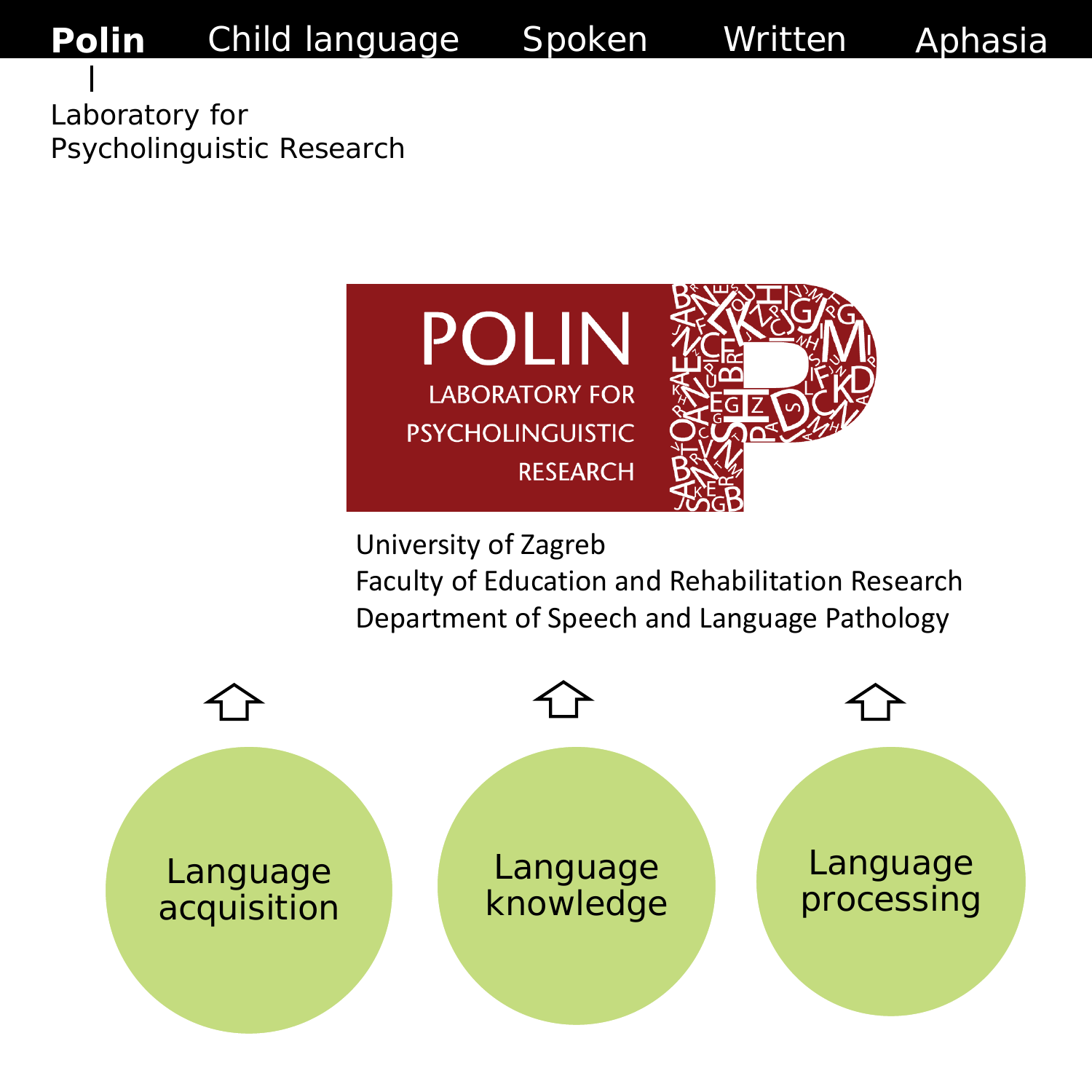Laboratory for Psycholinguistic Research



University of Zagreb

Faculty of Education and Rehabilitation Research Department of Speech and Language Pathology

Aphasia

Typical language development/status

Atypical language development/status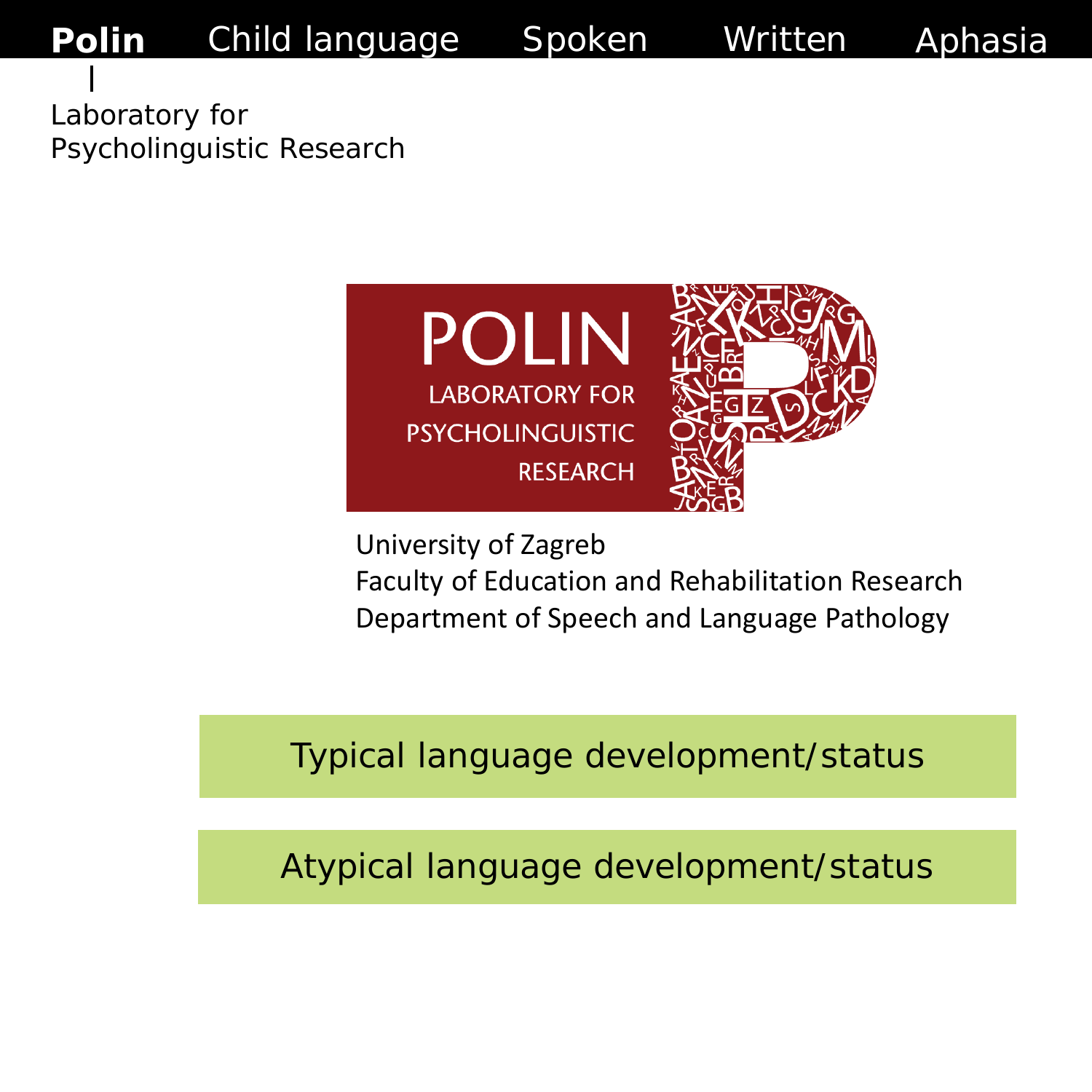

Croatian Corpus of Child Language

**Language acquisition**

#### - **Background**

- The corpus
- Methodological issues
- Research

The research leading to these corpus has received funding from the Ministry of Science, Education and Sports of the Republic of Croatia for the projects Higher Cortical Functions and Language: Developmental and Acquired Disorders (MZOŠ 0130131484- 1488) and Language Acquisition in Cross-Linguistic Context: Psycho- and Neurolinguistic Approach (MZOŠ 0013002).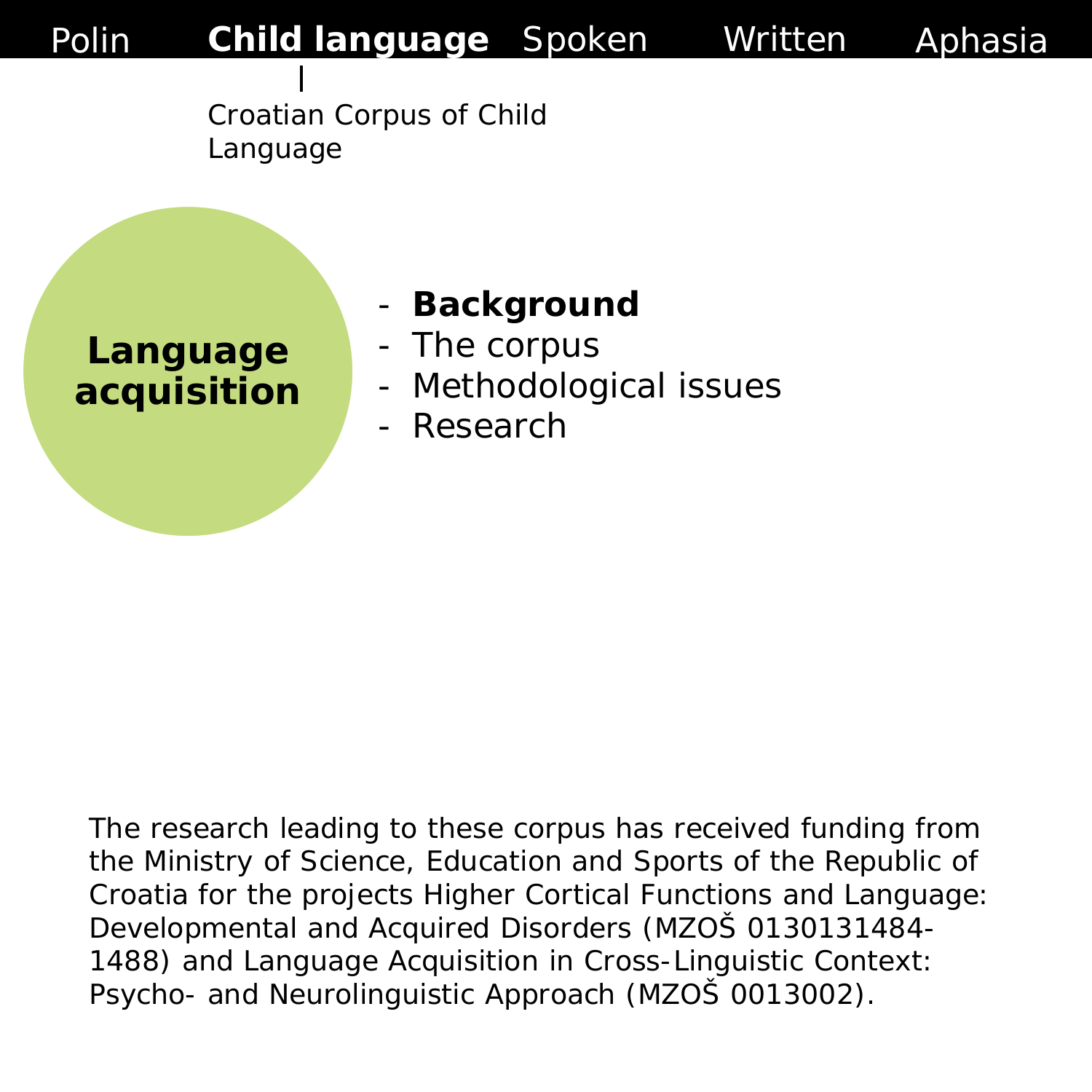> Croatian Corpus of Child Language

**Language acquisition**

#### - **Background**

- The corpus
- Methodological issues
- Research

CLAN

(Computerized Language Analysis)

**CHAT** 

(Codes for Human Analyses of Transcripts)

CHILDES

(Child Language Data Excange System – MacWhinney 1987, 2000)

- Data sharing
- Community building
- Development of technologies
- Unification of the transcription

Catherine Snow i Brian MacWhinney (1983)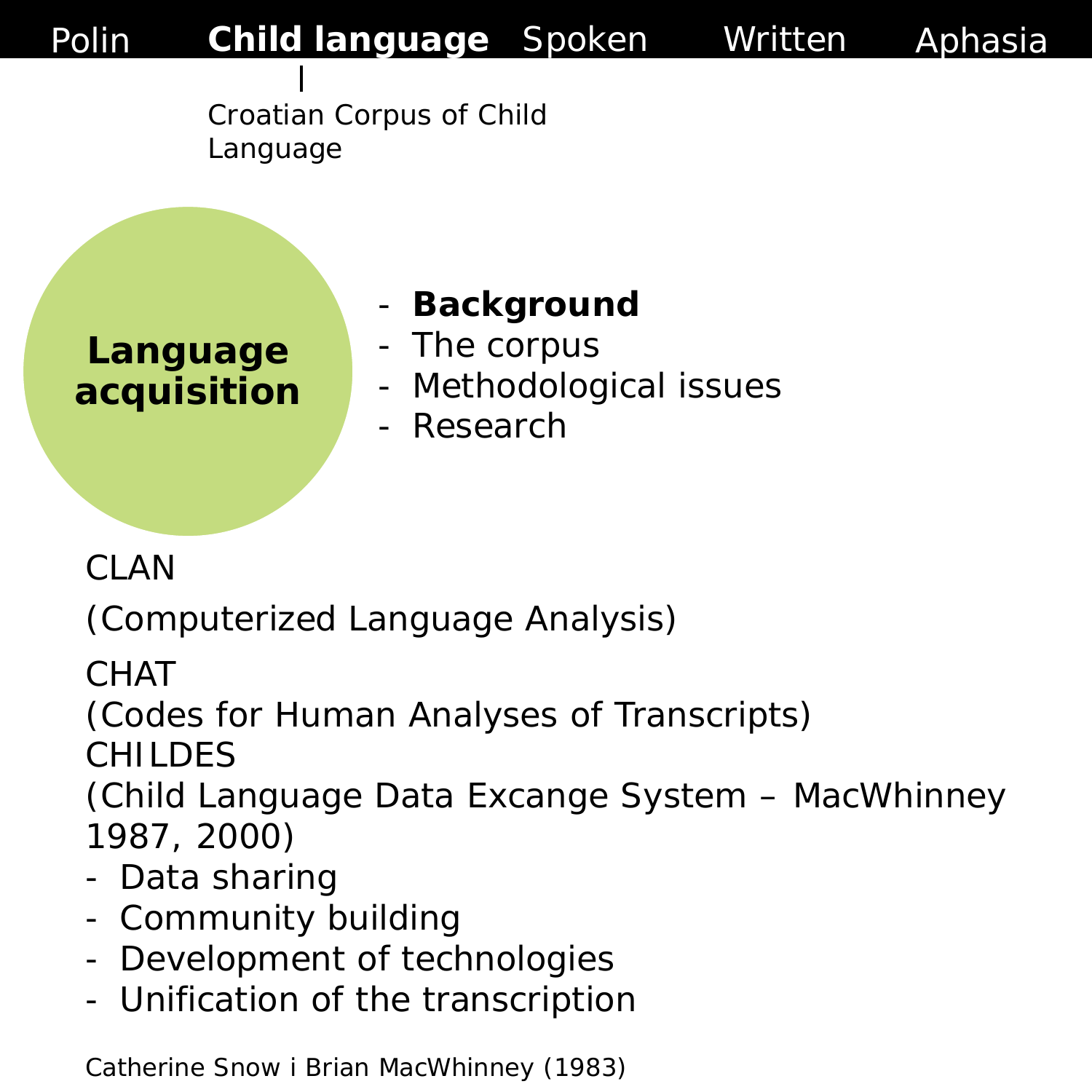

Croatian Corpus of Child Language

**Language acquisition**

- **Background**
- **The corpus**
- Methodological issues
- **Research**

*Croatian Corpus of Child Language*  (Kovačević, 2002)

- Three children
- Longitudinal corpus
- Home environment
- Child directed speech: around 210 000 tokens
- Child language: around 110 000 tokens
- Linked with audio files
- Morphologically marked (partially)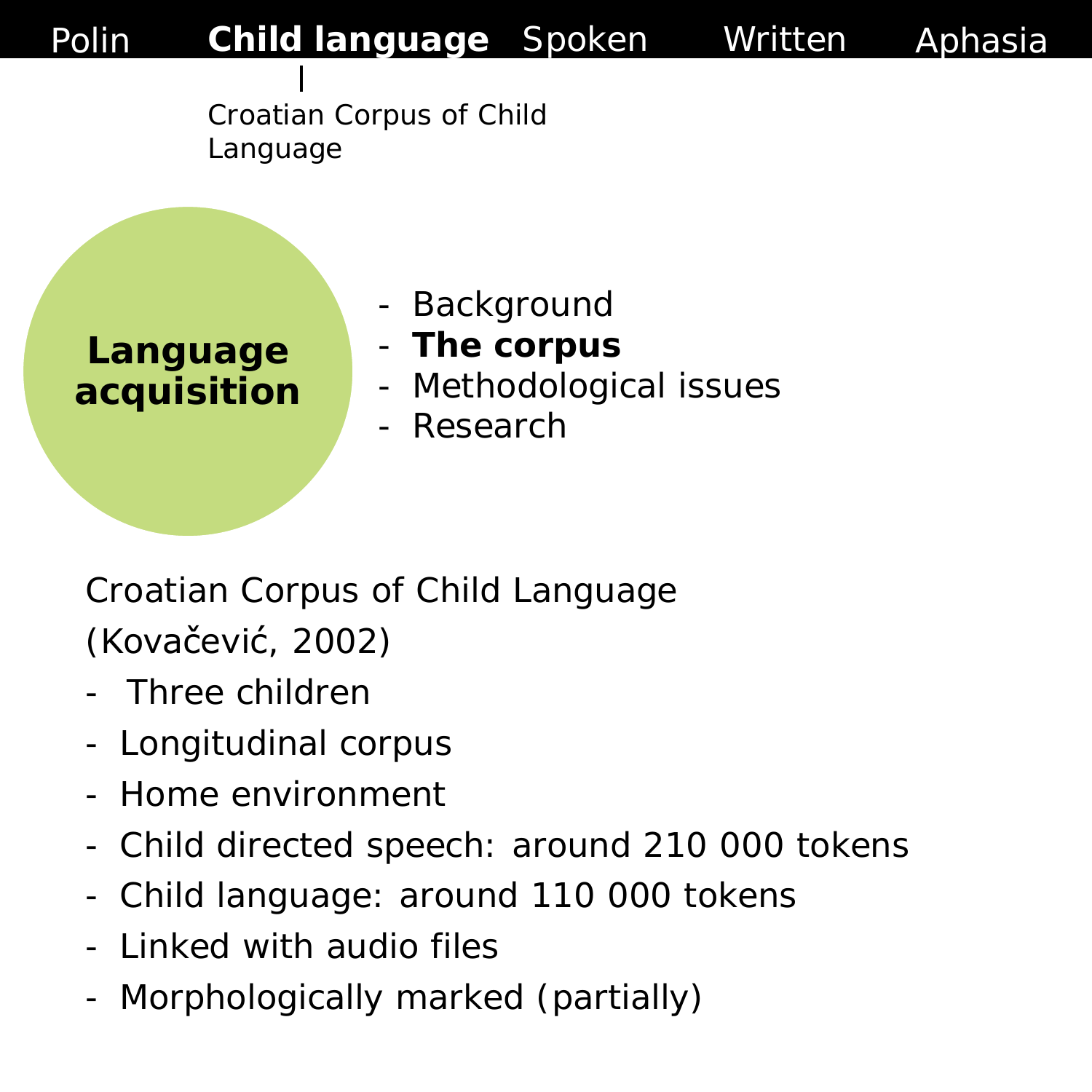

Croatian Corpus of Child Language

**Language acquisition**

- Background
- The corpus
- **Methodological issues**
- Research

- Amount of data
- SES of participants
- Sampling method
- Frequency effect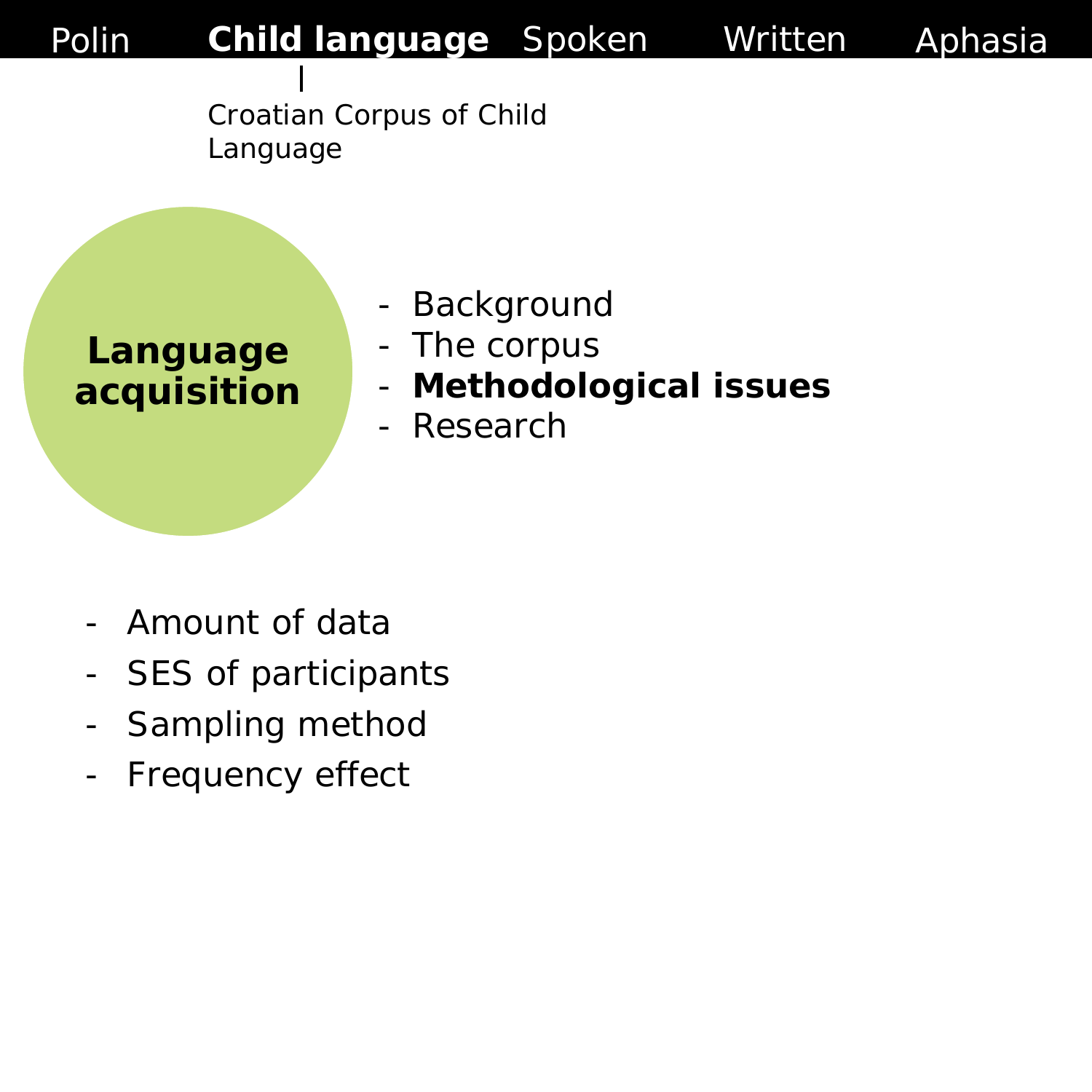Croatian Corpus of Child Language

**Language acquisition**

- Background
- The corpus
- **Methodological issues**
- **Research**

 $\rightarrow$  Dense sampling

- Max Planck corpus
- (e.g. Behrenes 2006.)
- MIT Human Speechome Project
- $\rightarrow$  Cross-sectional sampling
- $\rightarrow$  Elicitation methods
- $\rightarrow$  Development of advanced measures
	- lexical richness
	- syntactic complexity
- $\rightarrow$  Cross-linguistic research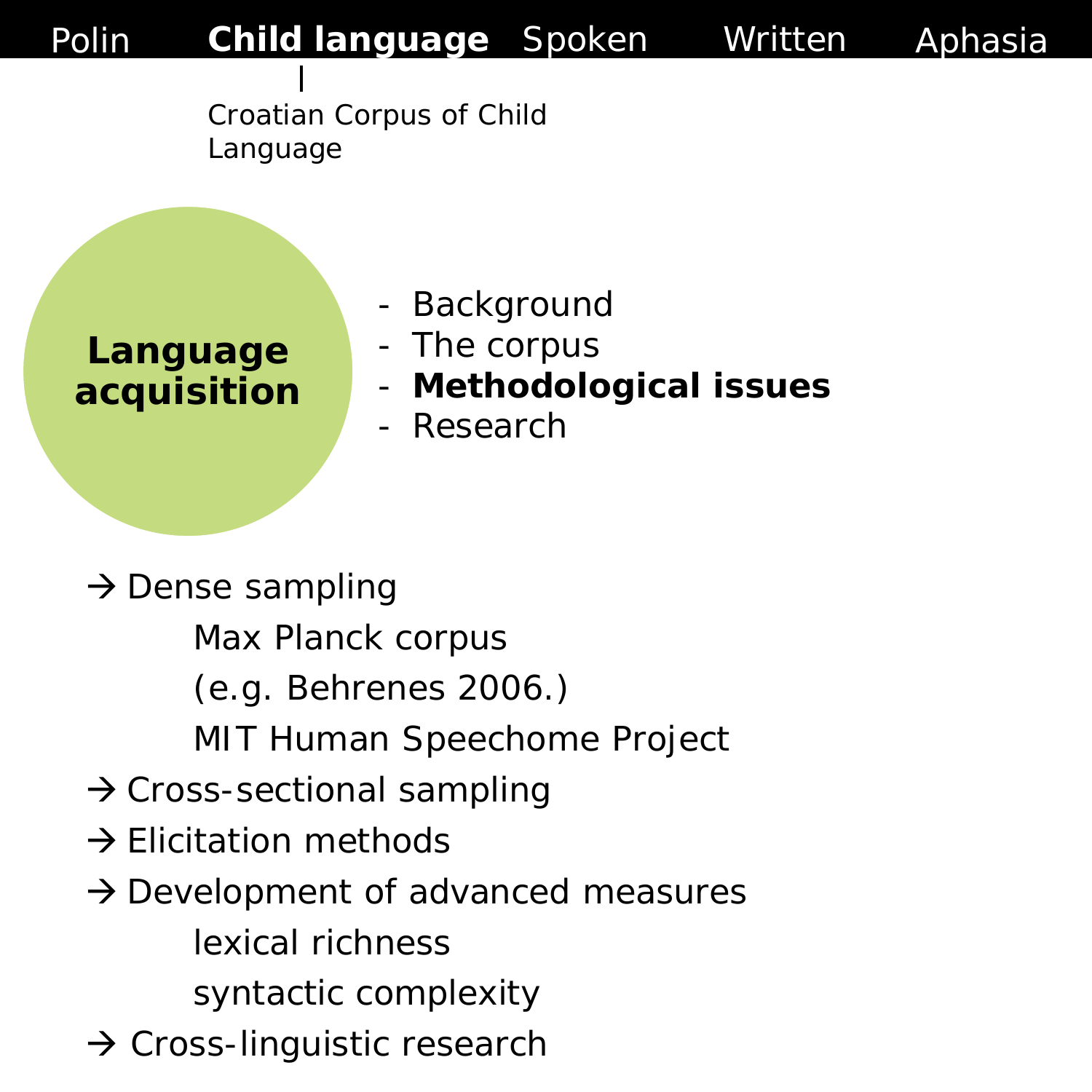

Croatian Corpus of Child Language

**Language acquisition**

- Background
- The corpus
- Methodological issues
- **Research**

- basic data of language acquisition in different languages – examples:
- Brown, R. (1973). A first language: The early years. Cambridge, MA: Harvard University Press.
- **Xanthos, A. et. al. (2011). On the role of** morphological richness in the early development of noun and verb inflection. First Language 31 (4), 461-479
- Gagarina, N. et al. (2012). Multilingual Assessment Instrument for Narratives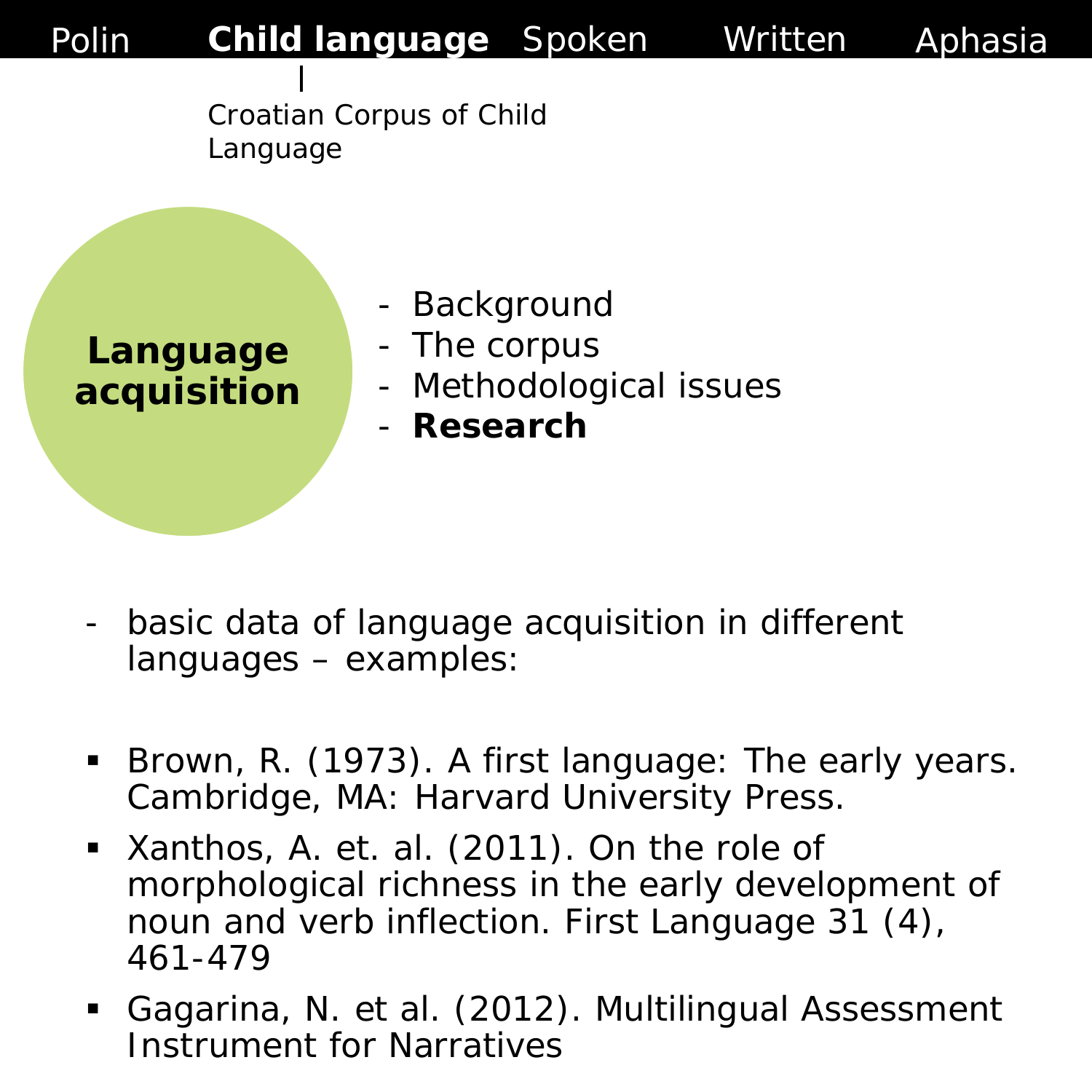

Croatian Corpus of Child Language

**Language acquisition**

- Background
- The corpus
- Methodological issues
- **Research**

- basic data of language acquisition in different languages – examples (Croatian):
- Acquisition of nouns
- **Acquisition of adjectives**
- **Acquisition of verbs**
- The role of diminutives in child language

**■**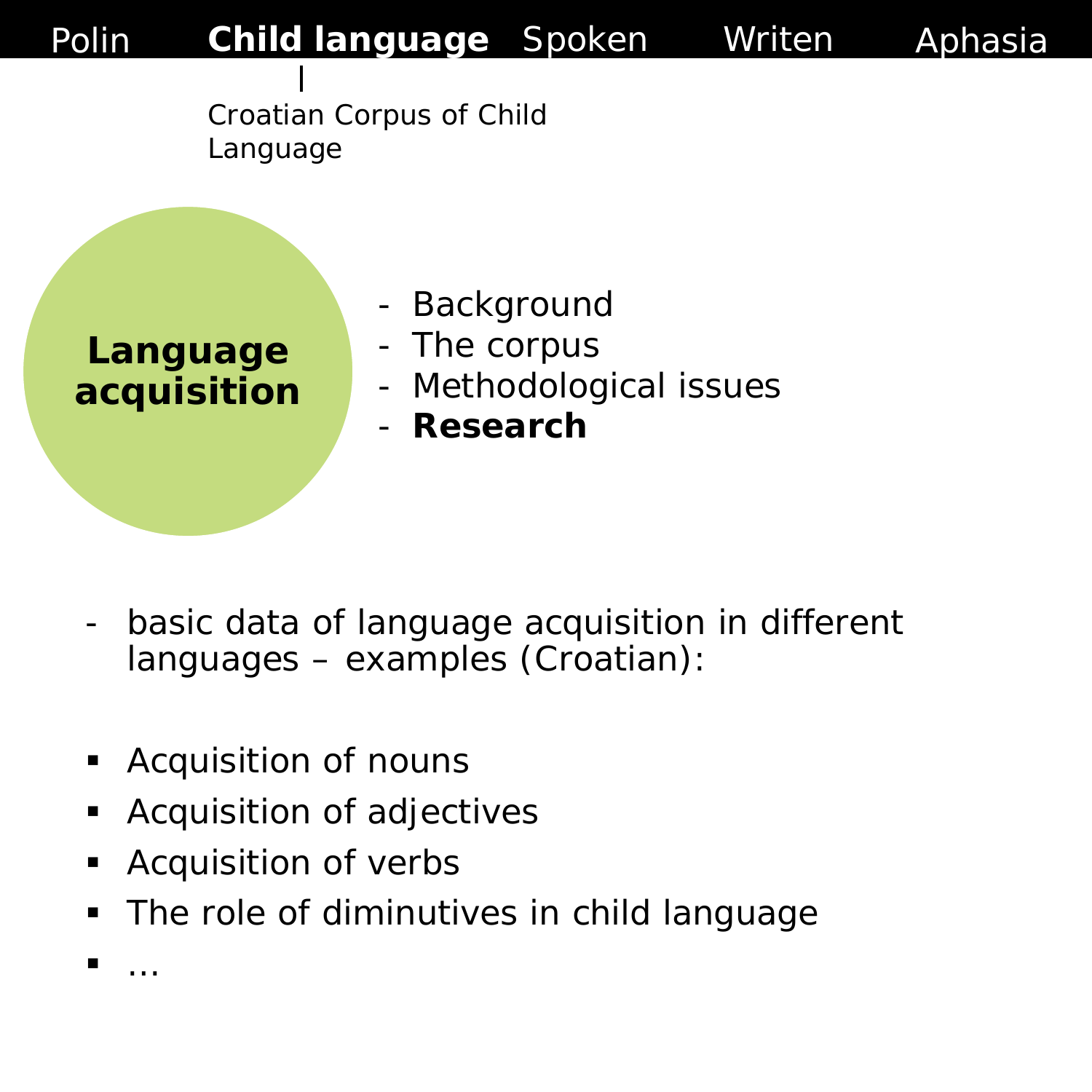> Croatian Adult Spoken Language Corpus (HrAL)

**Adult spoken language**

#### - **Background**

- The corpus
- Methodological issues
- **Research**

The research leading to these corpus has received funding from the Croatian Science Foundation, grant HRZZ-2421 for the project "Adult language processing".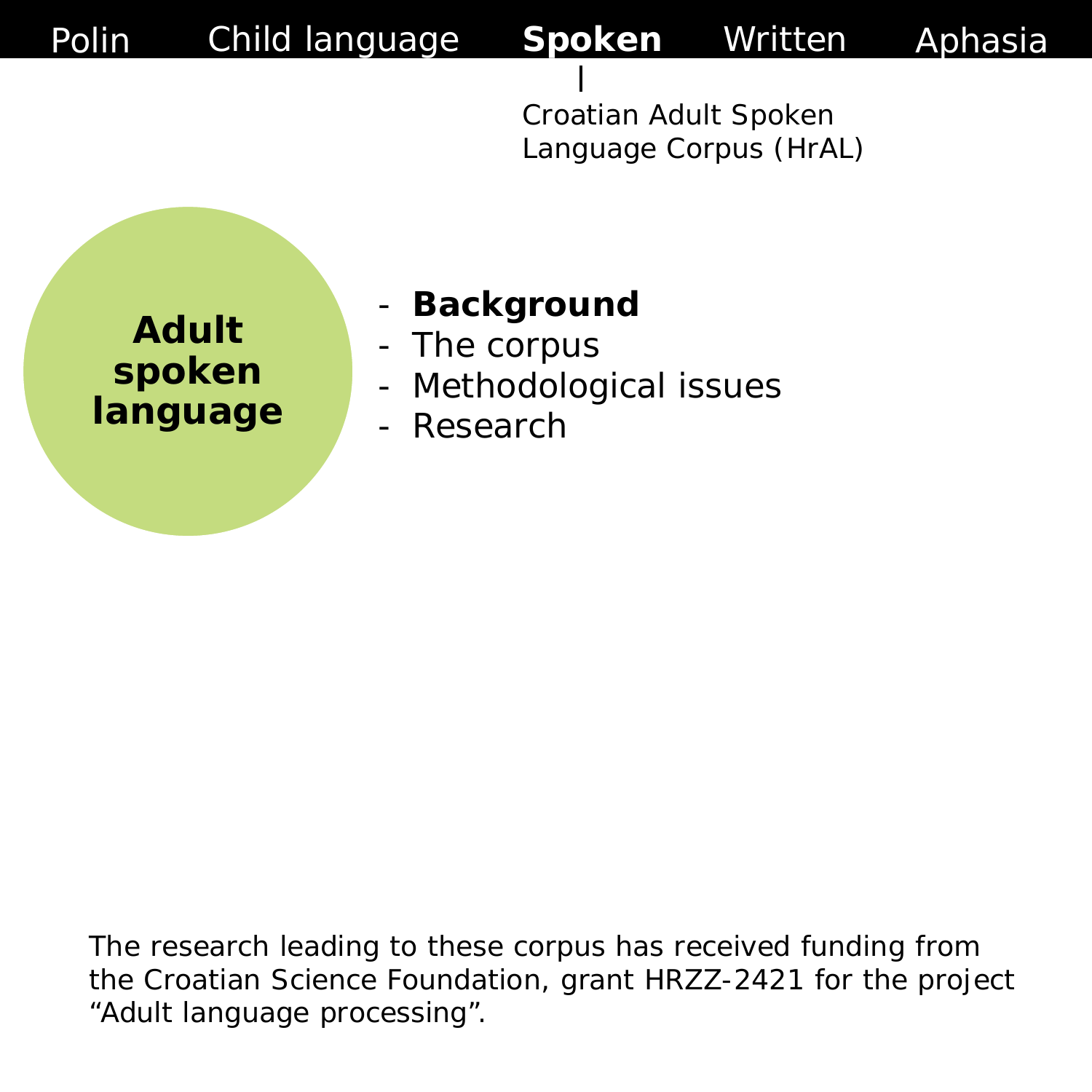> Croatian Adult Spoken Language Corpus (HrAL)

**Adult spoken language**

#### - **Background**

- The corpus
- Methodological issues
- **Research**

#### **CLAN**

(Computerized Language Analysis)

### **CHAT**

(Codes for Human Analyses of Transcripts) **TalkBank**

(MacWhinney 2007)

- Data sharing
- Community building
- Development of technologies
- Unification of the transcription

Catherine Snow and Brian MacWhinney (1983)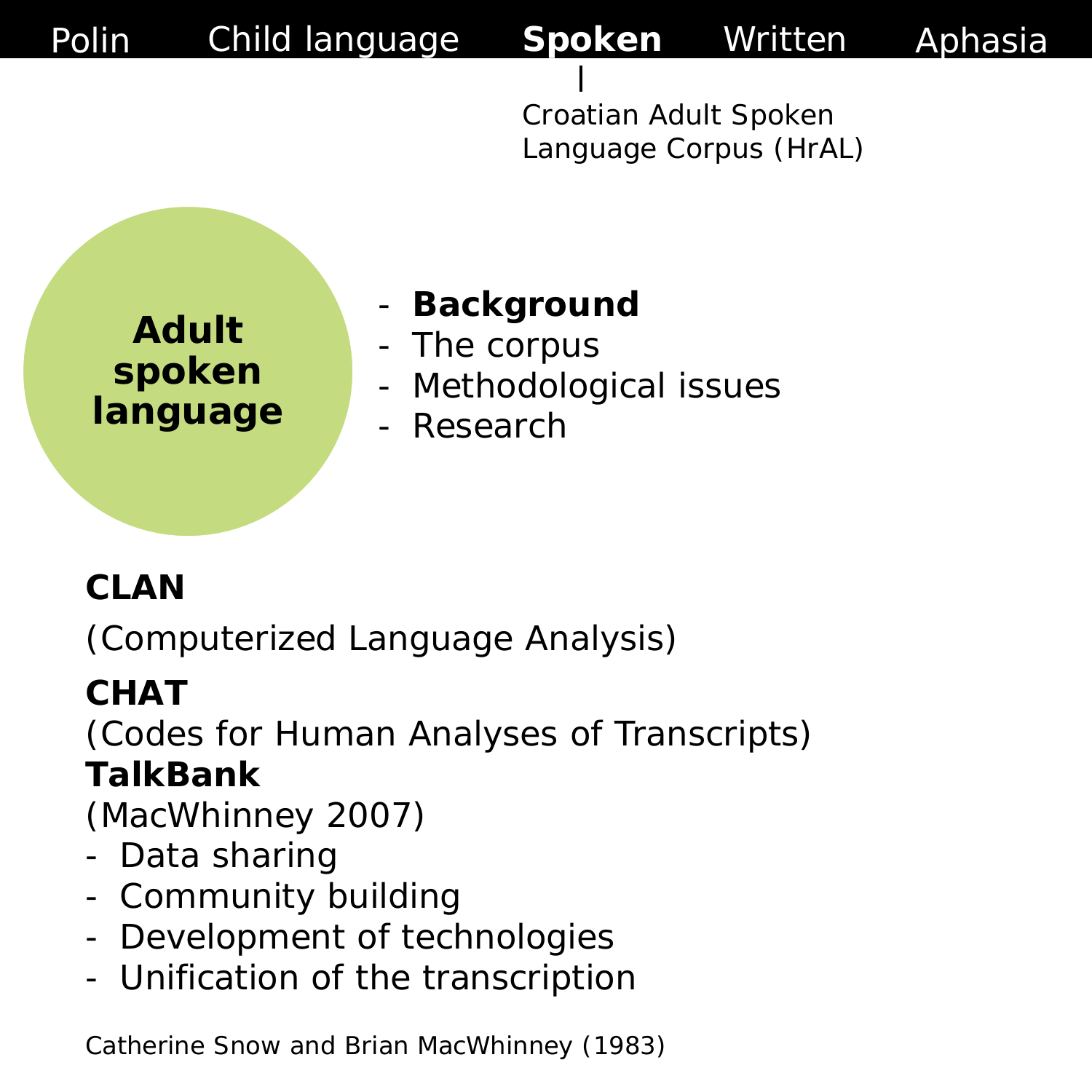> Croatian Adult Spoken Language Corpus (HrAL)

**Adult spoken language**

- Background
- **The corpus**
- Methodological issues
- **Research**

*Croatian Adult Spoken Language Corpus (HrAL)*  (Kuvač Kraljević & Hržica 2016)

- Informal conversation
- More than 600 speakers from all Croatian counties
- More than 160 transcripts
- Around 280 000 tokens
- Information about participants' age, gender, education and origin
- Linked with audio files
- Available in the TalkBank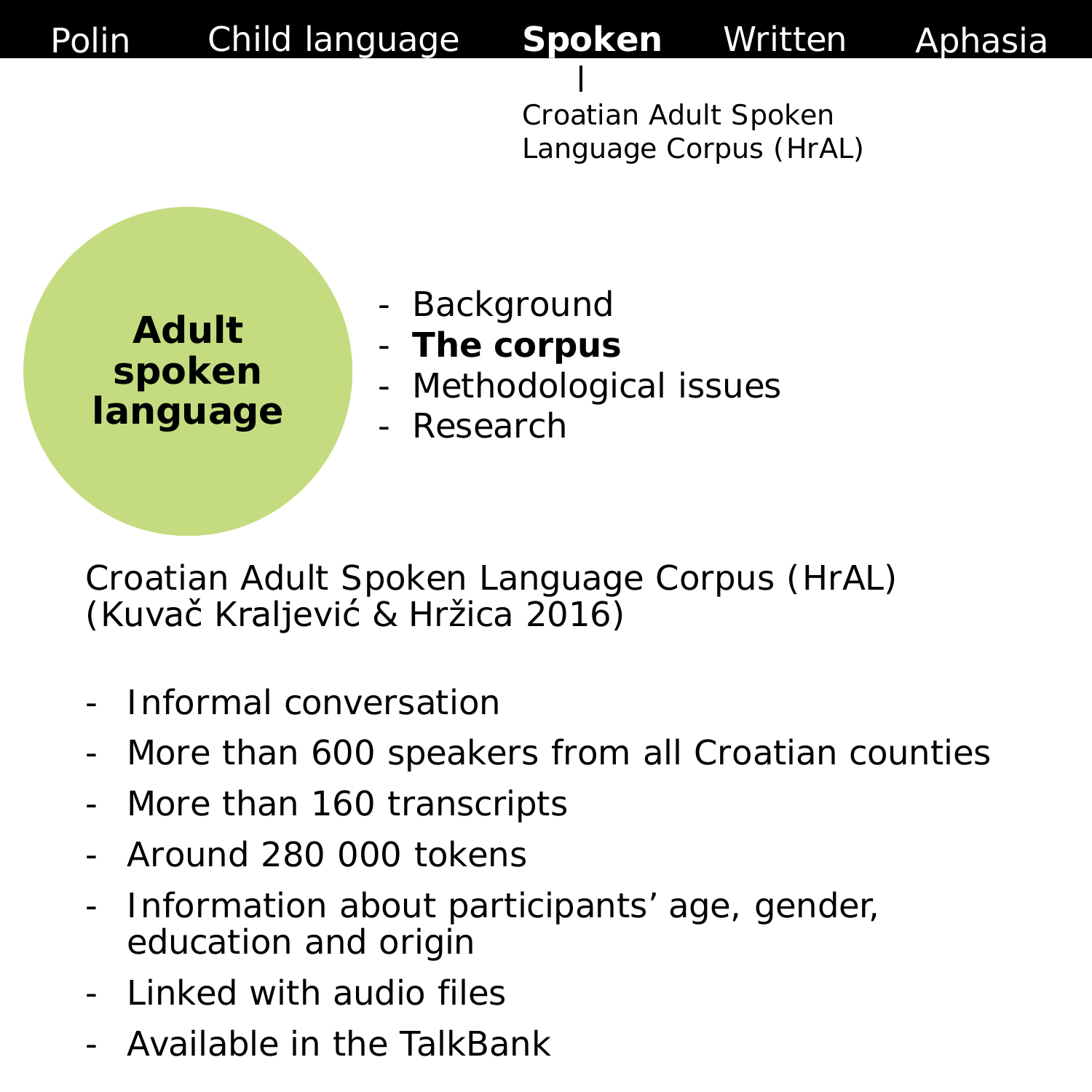> Croatian Adult Spoken Language Corpus (HrAL)

- **Background**
- The corpus
- **Methodological issues**
- **Research**

- Representativeness of the corpus
	- **Diversity of speech**
	- **Language varieties**
	- **Sample of participants**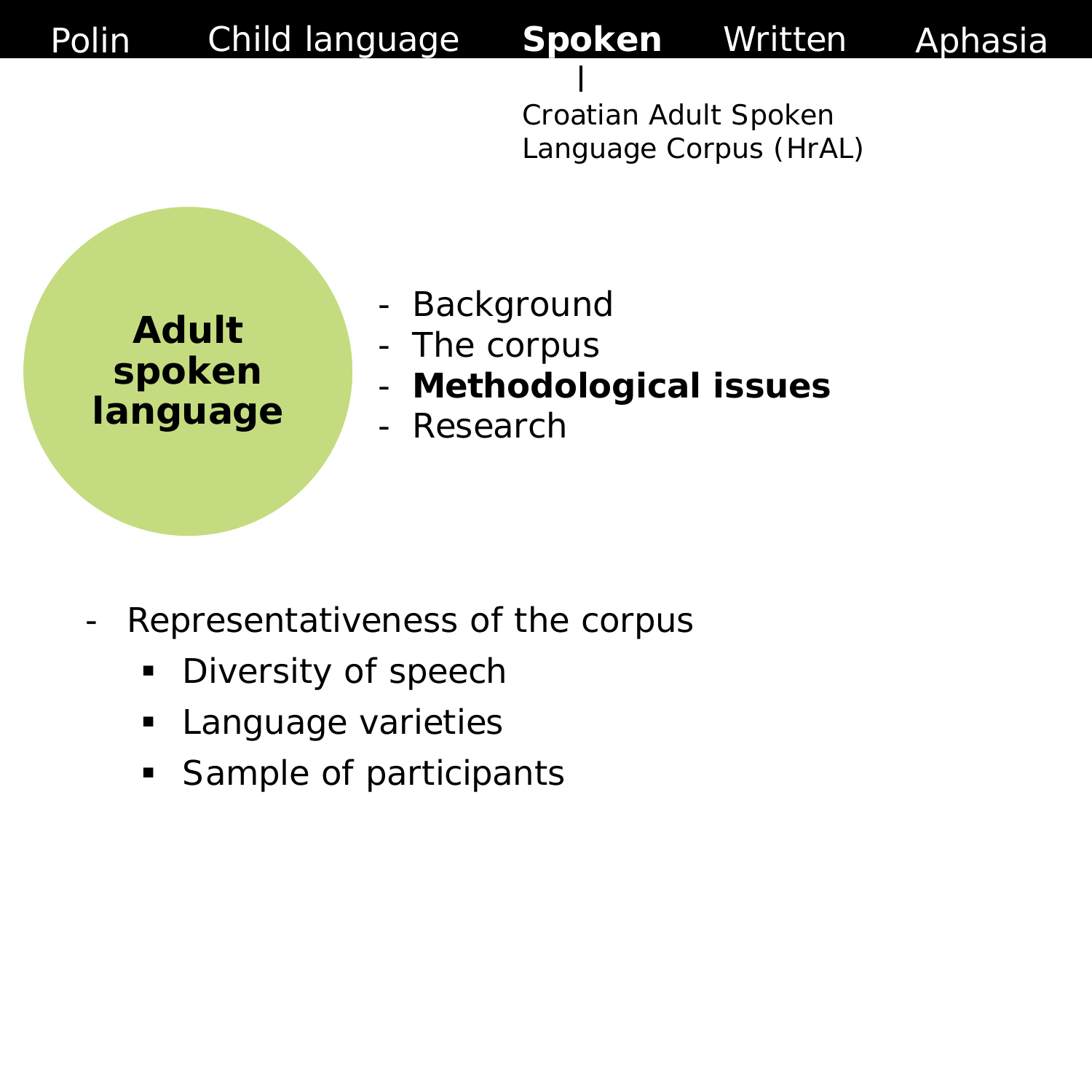> Croatian Adult Spoken Language Corpus (HrAL)

- **Background**
- The corpus
- **Methodological issues**
- Research

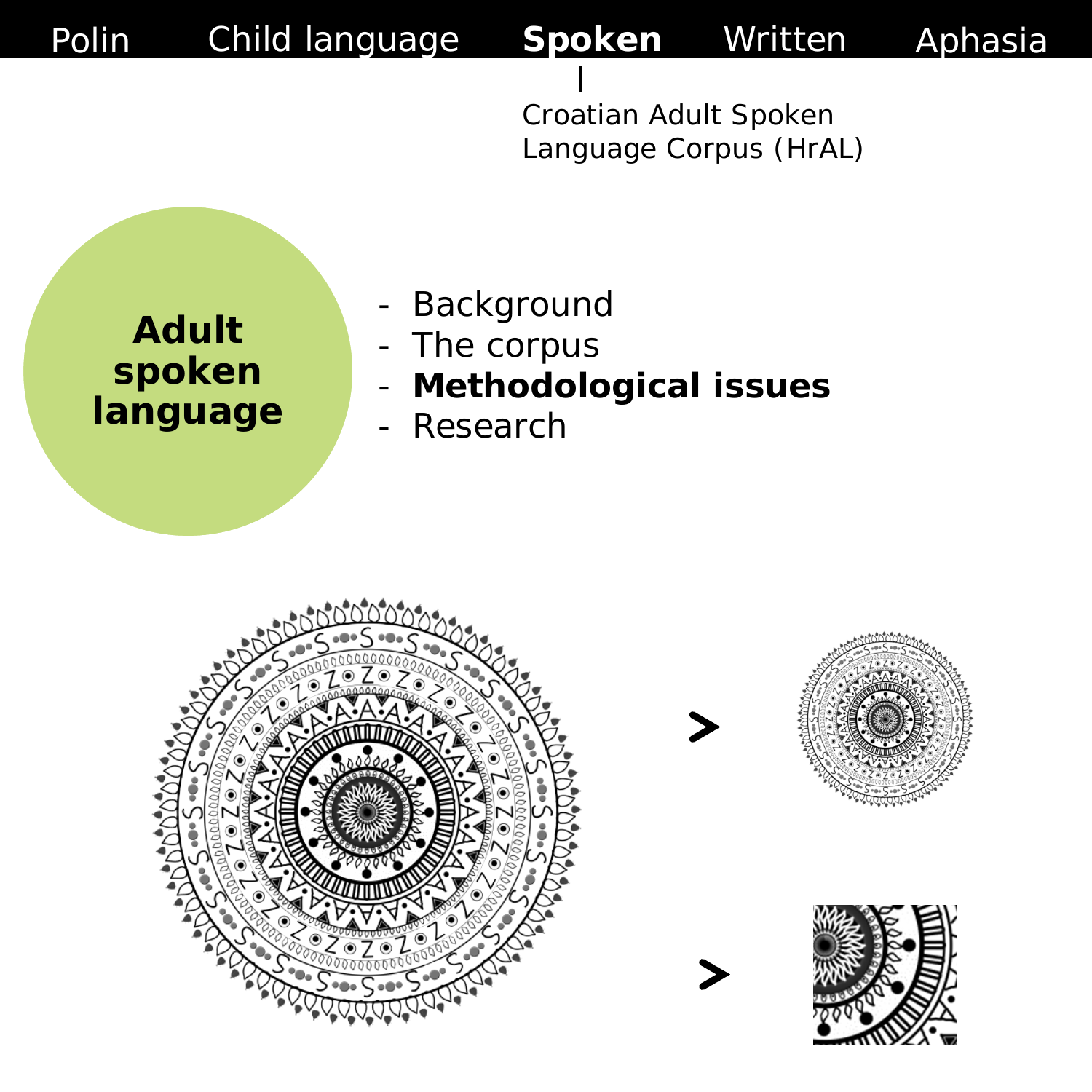> Croatian Adult Spoken Language Corpus (HrAL)

- Background
- The corpus
- **Methodological issues**
- Research

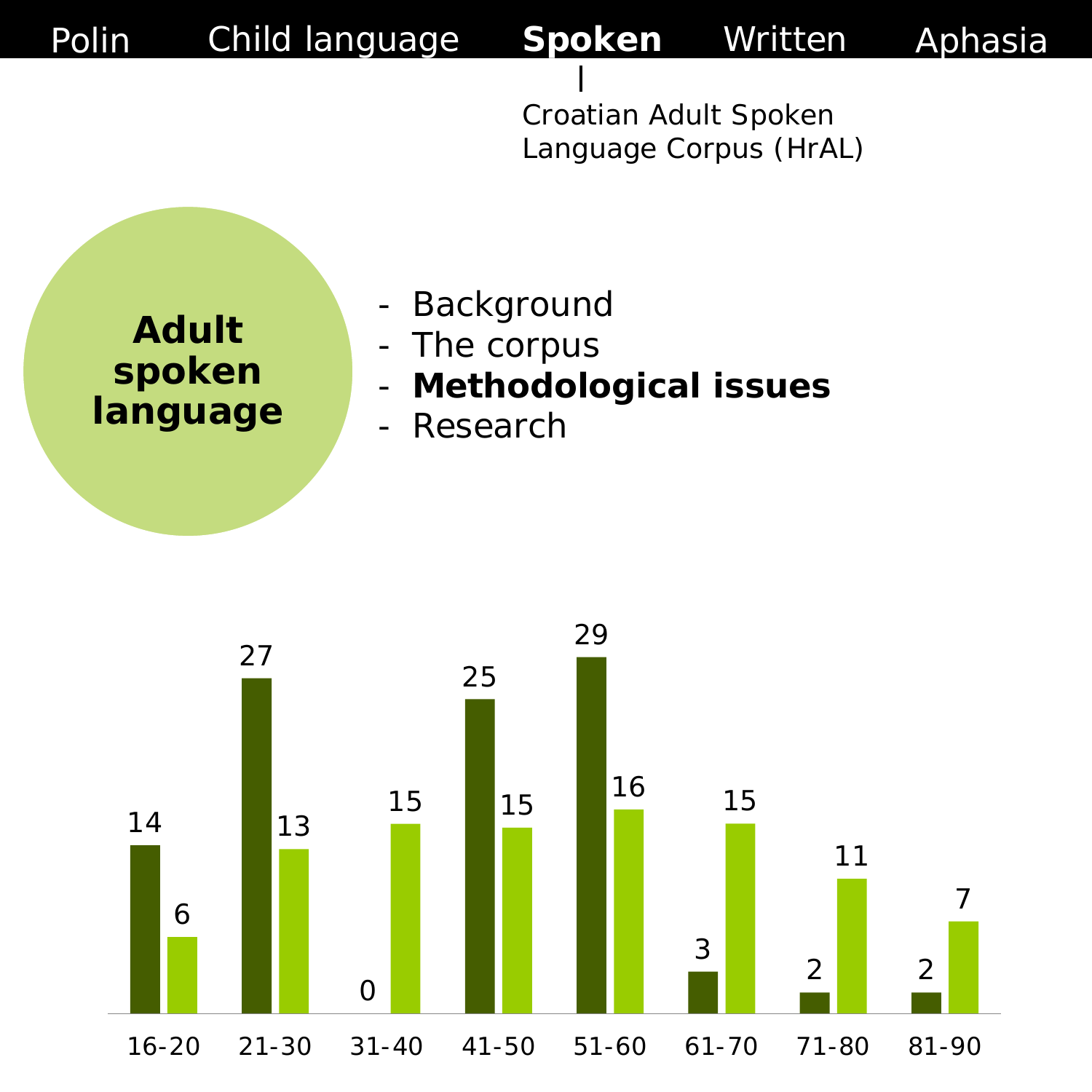

Croatian Adult Spoken Language Corpus (HrAL)

- **Background**
- The corpus
- Methodological issues
- **Research**

- Language technologies
- Description of adult language
- Adult language as a new baseline for studying other language groups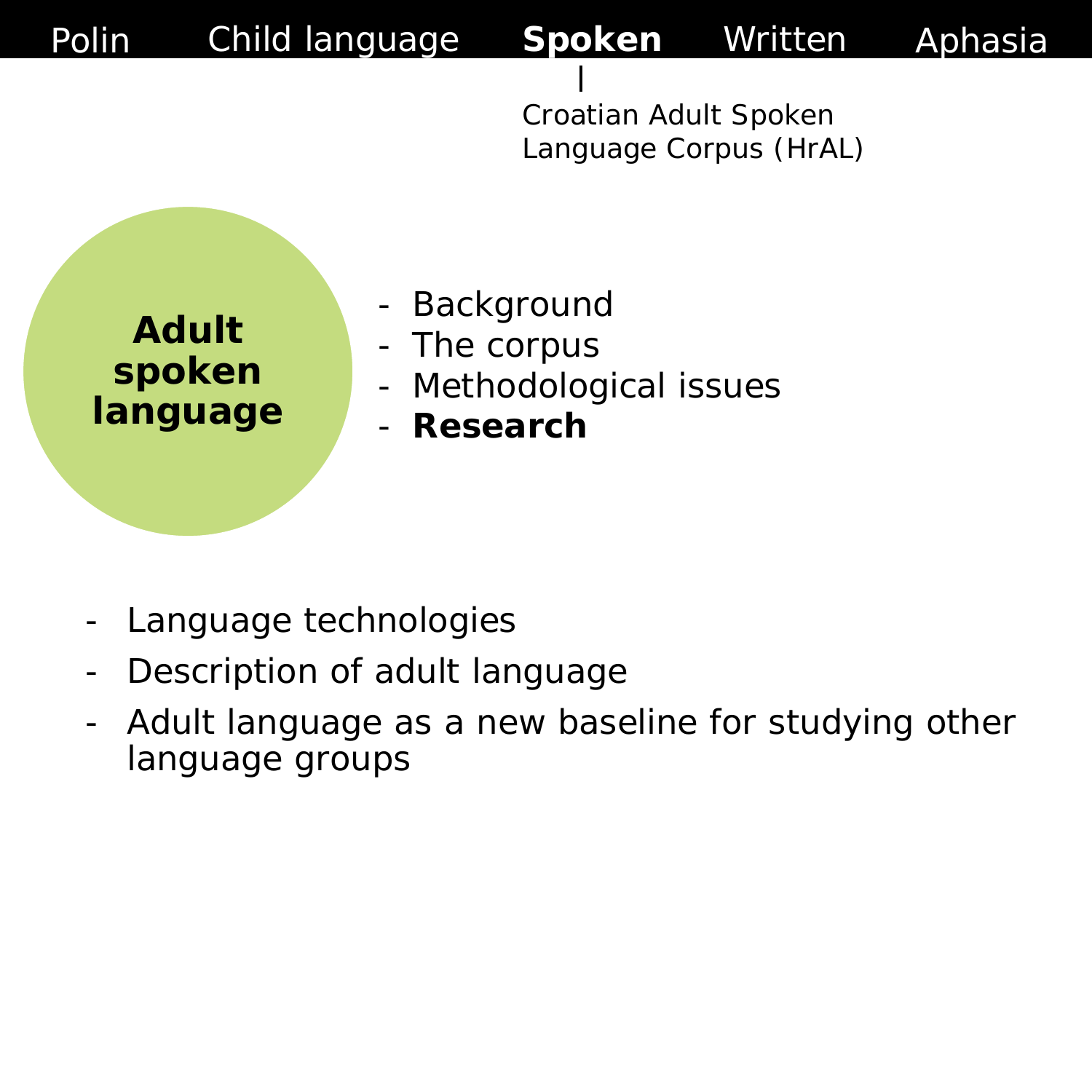**Nonprofessional written language**

#### - **Background**

- The corpus
- Methodological issues
- **Research**



The research leading to these corpus has received funding from the European Regional Developmental Fund 2007- 2013 under grant agreement No. RC.2.2.08-0050 (project RAPUT – Računalni asistent za podršku pri unosu teksta osobama s jezičnim poremećajima)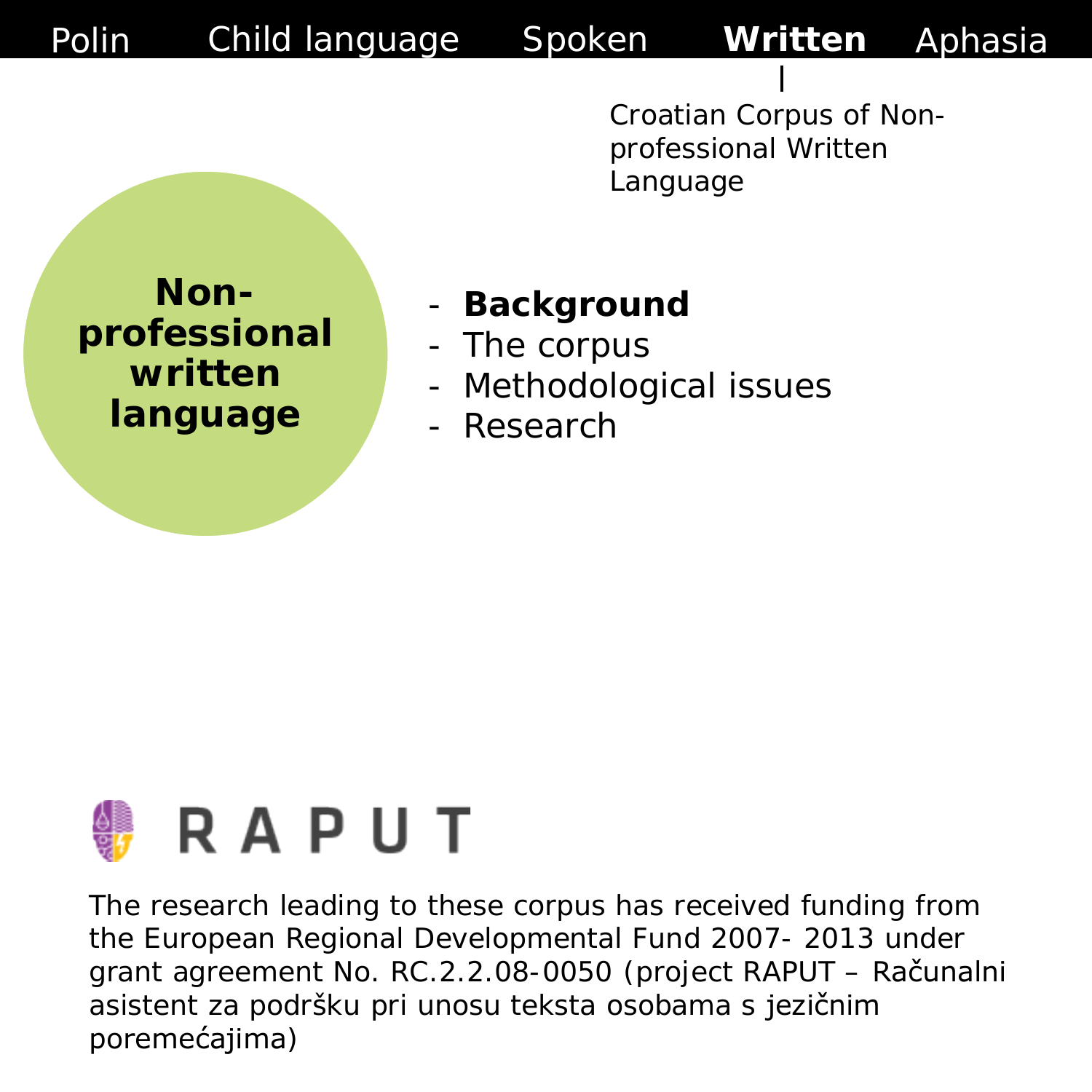**Nonprofessional written language**

- **Background**
- **The corpus**
- Methodological issues
- Research

- Almost 390 speakers (Age: 10 to 80)
- Around 500 000 tokens
- More than 50% of participants are persons with language disorders
- Elicited production
- Morphologically coded (Version 4 of the MULTEXT-East Morphosyntactic Specifications for Croatian (Ljubešić, 2013)
- Still not publicly available (in preparation)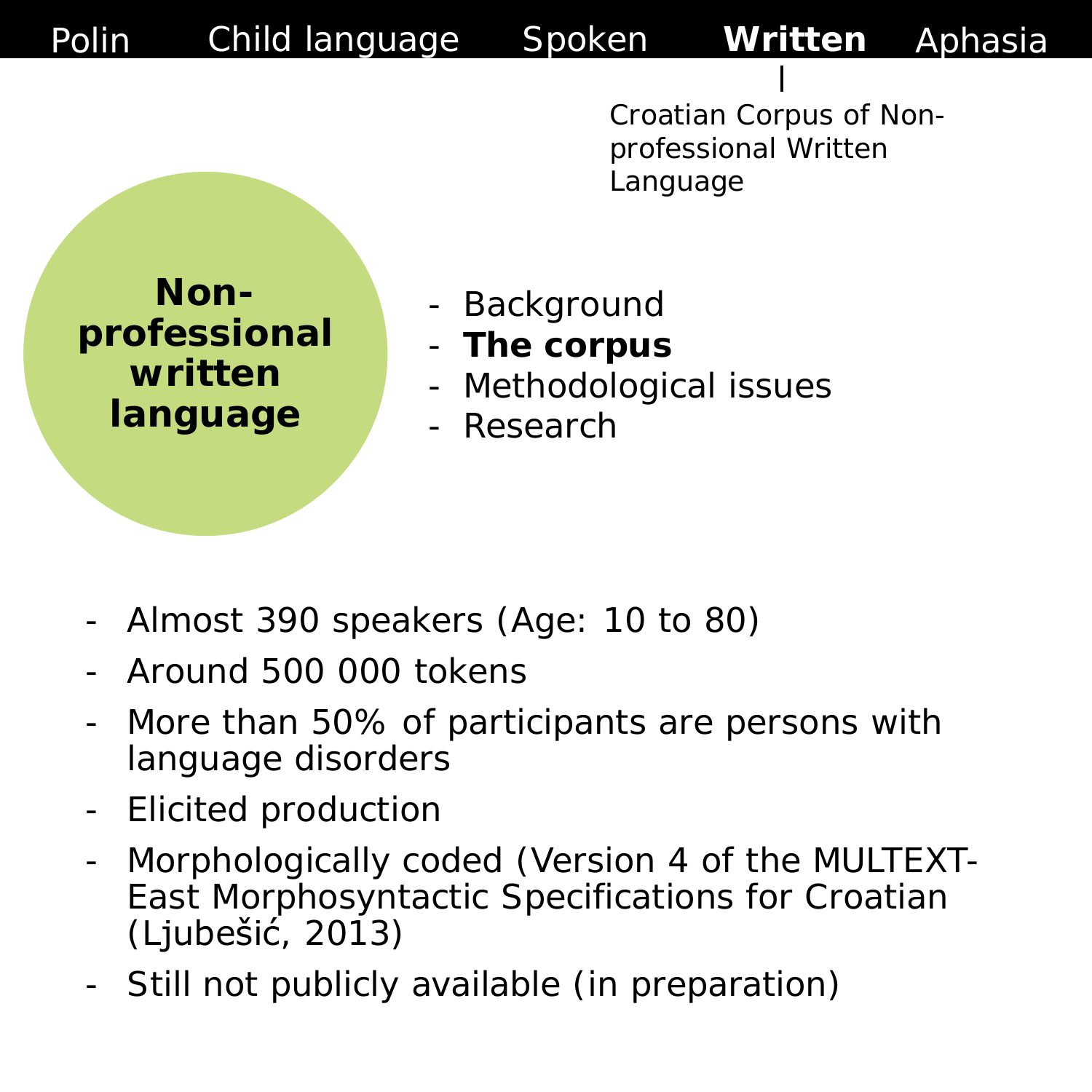**Nonprofessional writen language**

- **Background**
- The corpus
- **Methodological issues**
- Research

- Elicitation materials
	- Age-adjusted
	- Differ in structure and type: essay, answers to questions, narratives, letter, invitation
	- Large differences in text size (within the same age groups)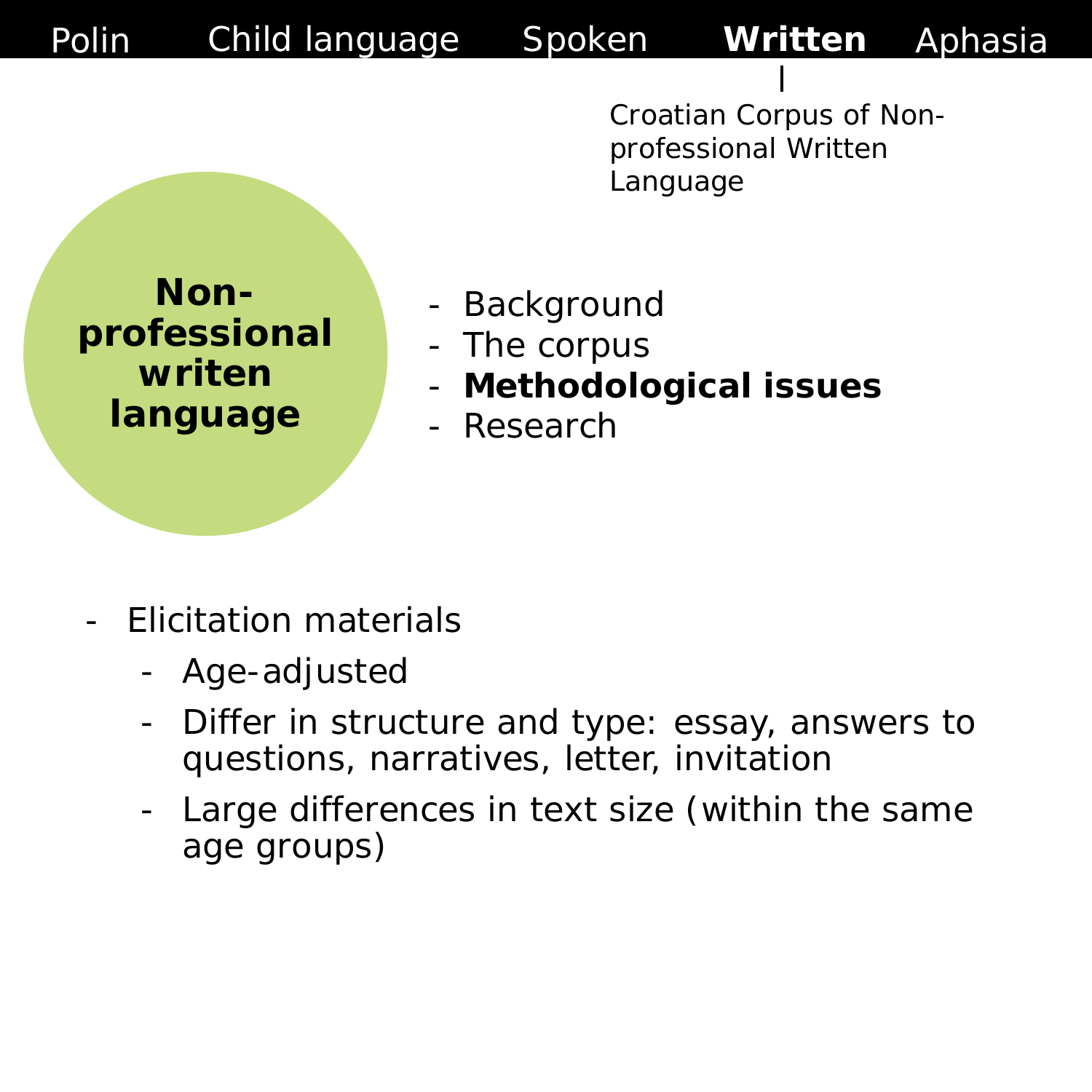**Nonprofessional written language**

- **Background**
- The corpus
- Methodological issues
- **Research**

- Non-professional writing vs. professional writing
- Writing of persons with language disorders

Štefanec, V., Ljubešić, N., Kuvač Kraljević, J. (2016). Croatian Error-Annotated Corpus of Non-Professional Written Language. LREC 2016.

Kuvac Kraljević, J., Matić, A., Kologranić Belić, L., and Olujić, M. (under review). Written narratives of adolescents with specific language impairment: discourse analysis.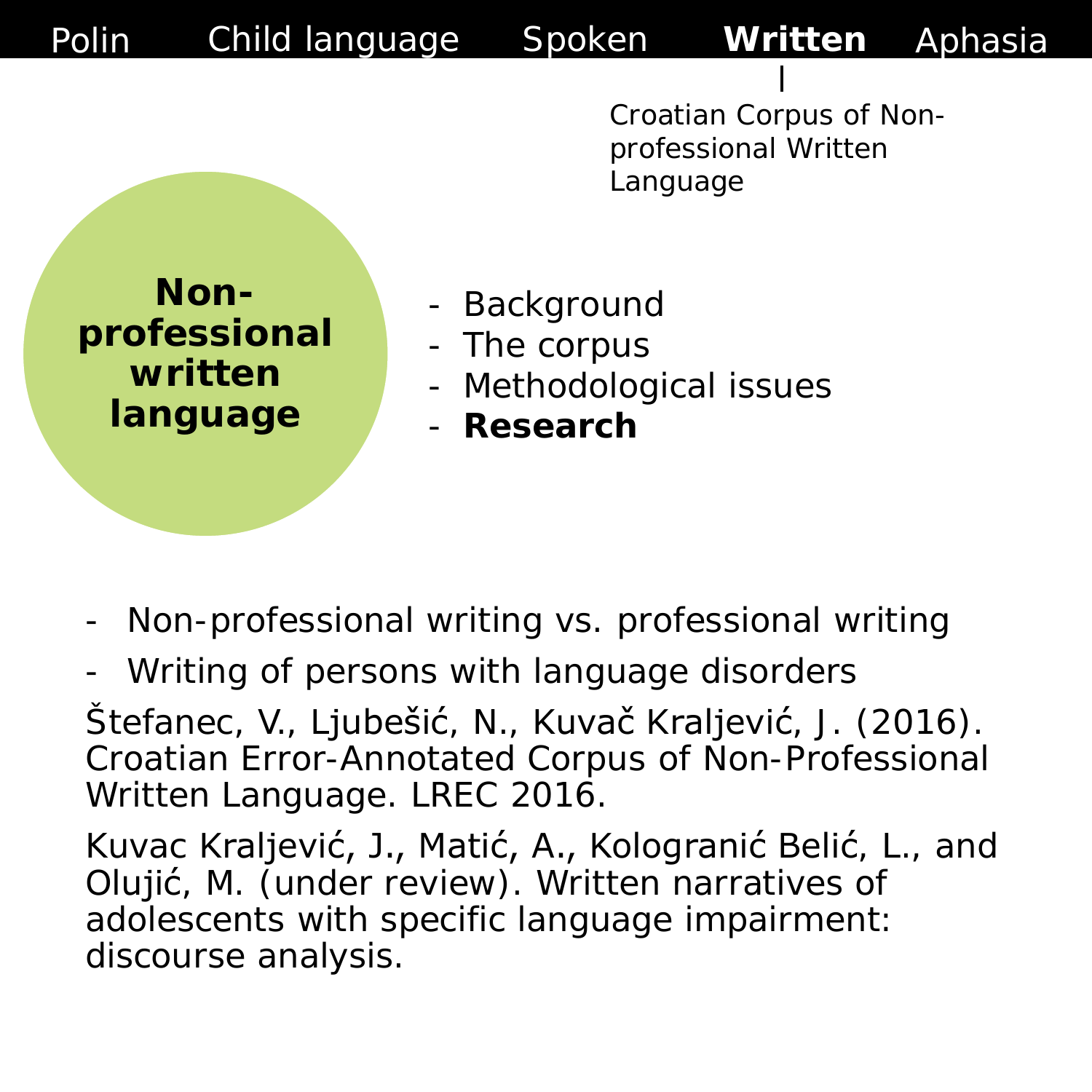

The research leading to these corpus has received funding from the Croatian Science Foundation, grant HRZZ-2421 for the project "Adult language processing".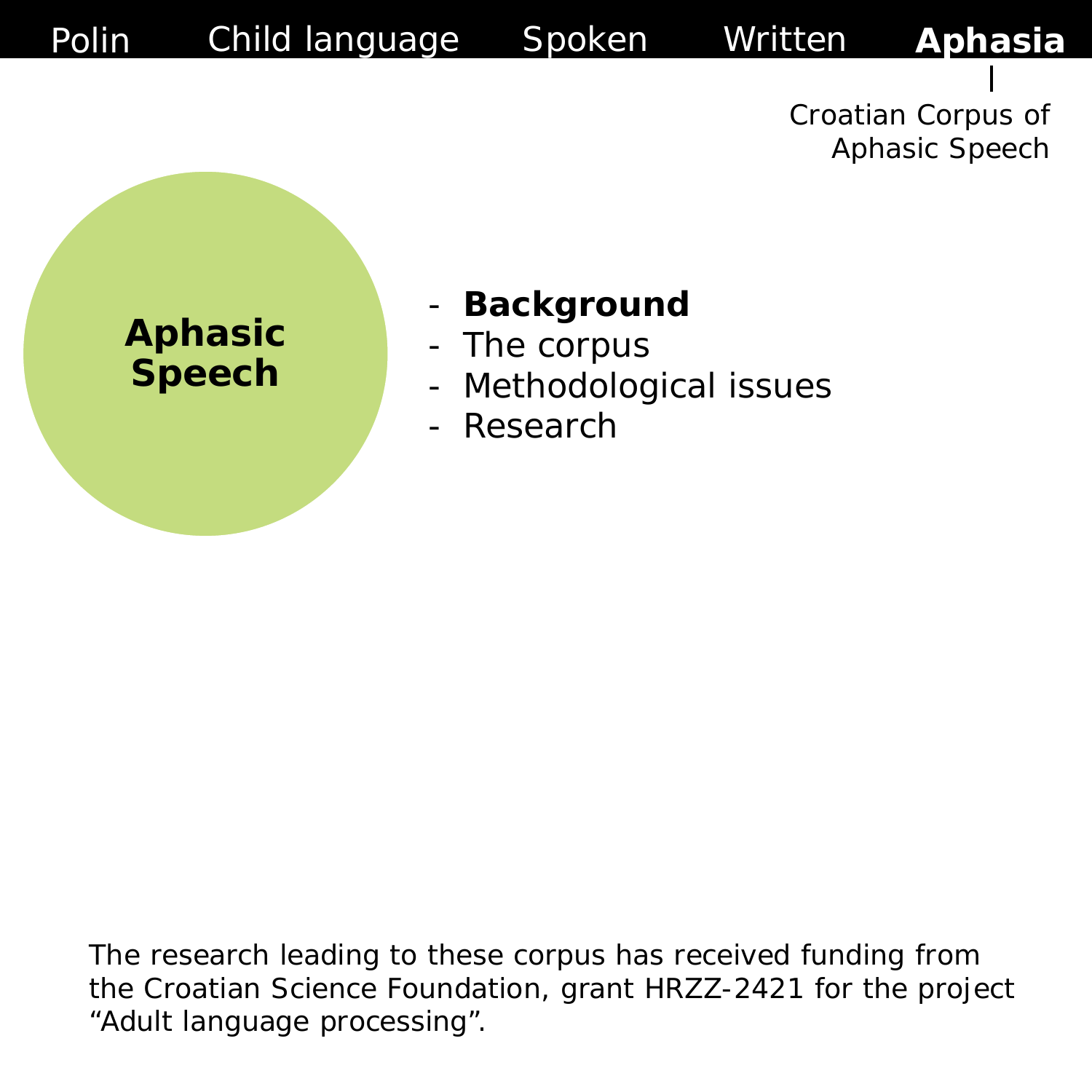

- **Background**
- 
- Methodological issues

- AphasiaBank (part of the TalkBank)
	- Interviews between aphasic participants and clinicians
	- Consistent protocol for interviews (personal narratives, picture description, story telling, procedural discourse)
	- Data-sharing
	- Control groups
	- Using familiar transcription protocols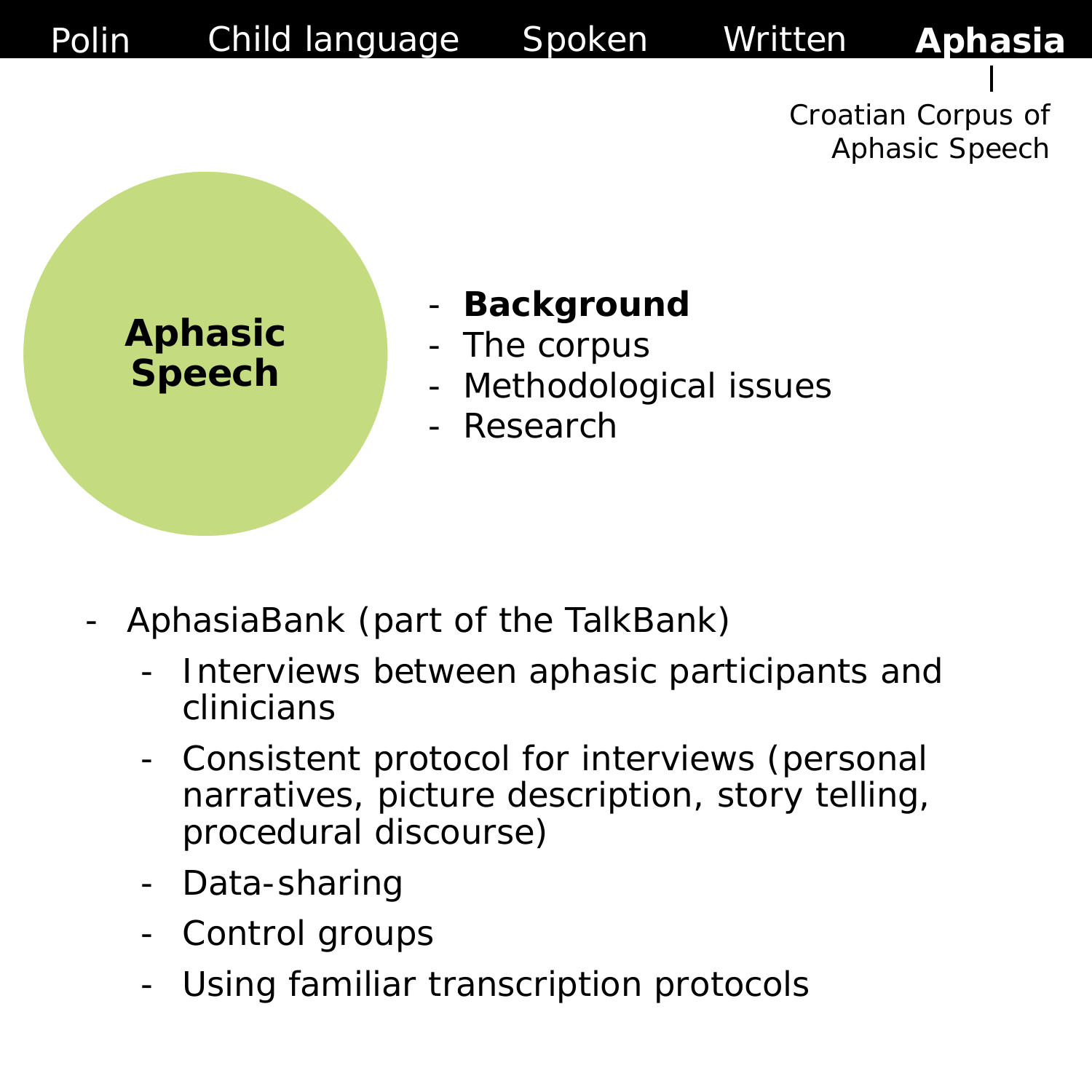

- *Croatian Corpus of Aphasic Speech*
	- 15 persons with aphasia
	- Anamnestic data
	- Control group (in preparation)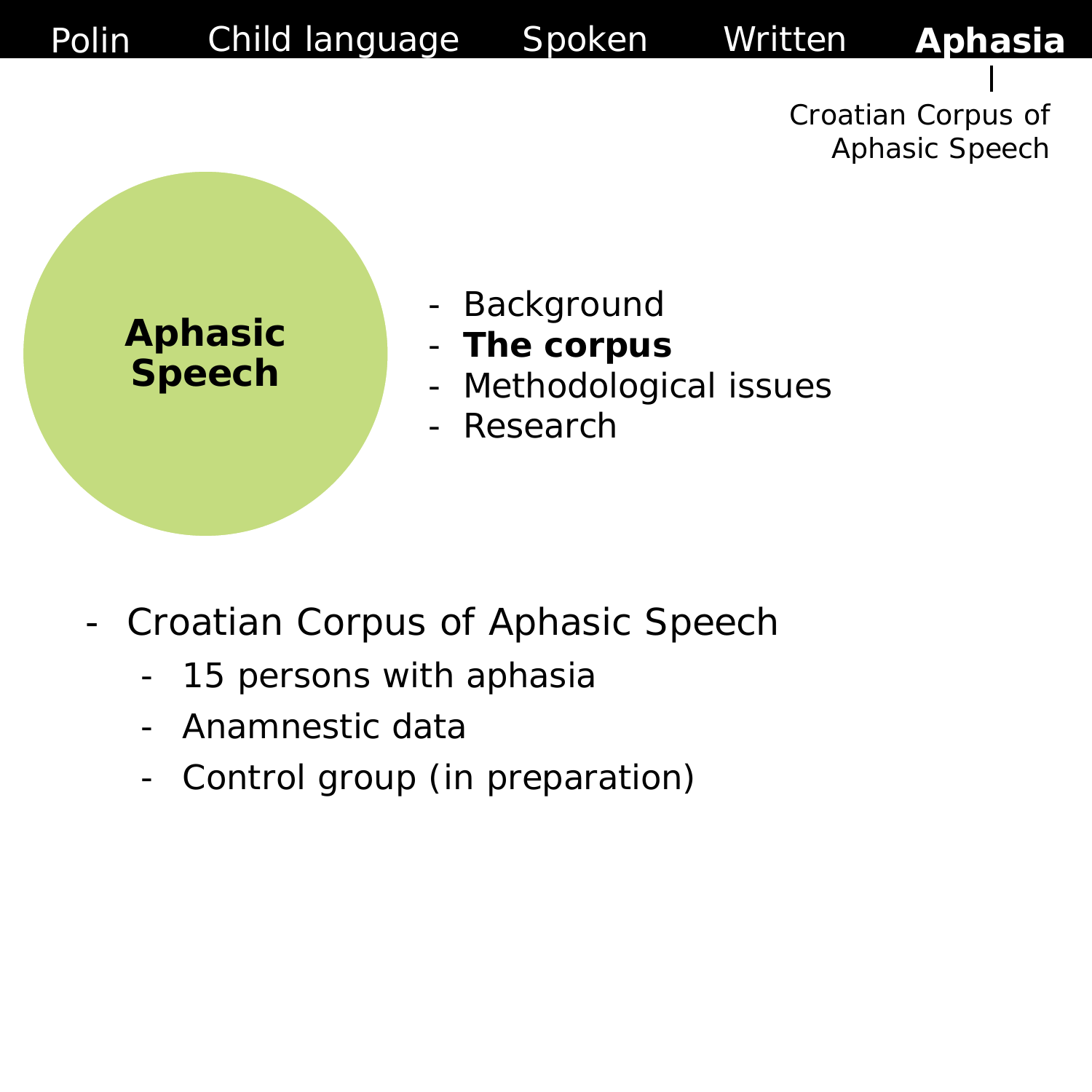

- Diverse target group:
	- **Type of aphasia**
	- **Time of the stroke**
	- **Individual differences**
	- **Effects of the therapy**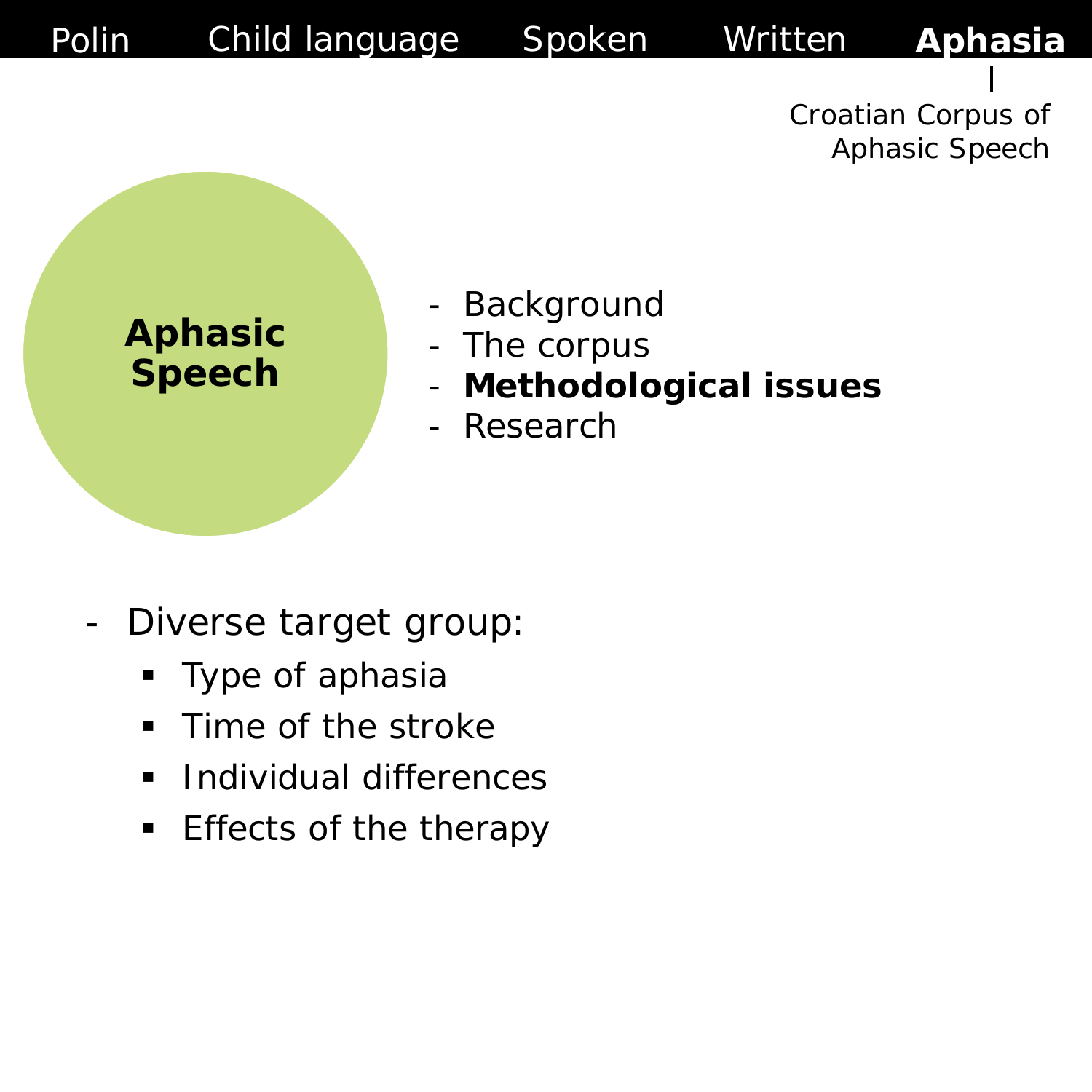

- MacWhinney et al. (2011). AphasiaBank: Methods for Studying Discourse. Aphasiology. 2011; 25(11): 1286–1307.
- More that 300 studies in AphasiaBank bibliography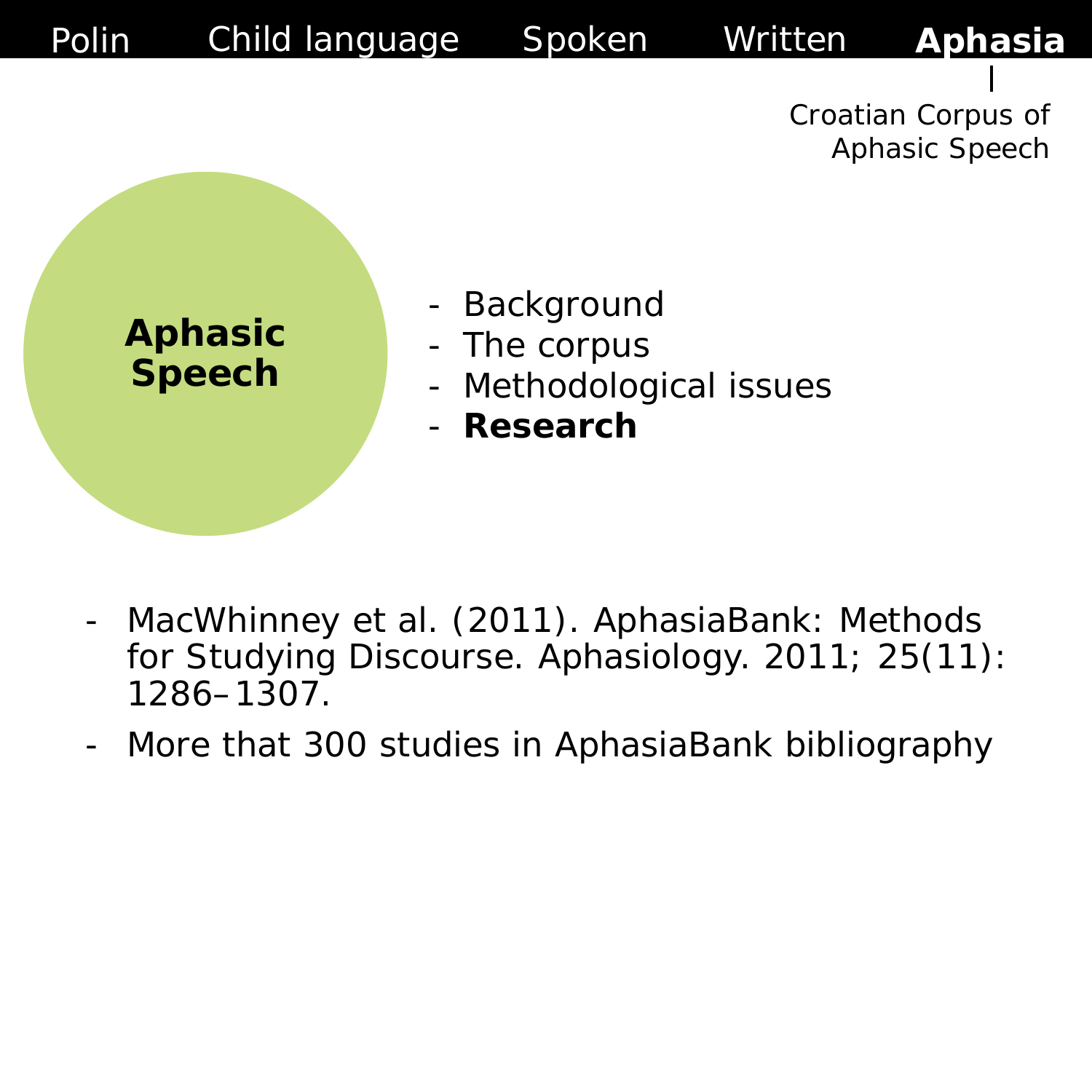



Research

- comparing groups of speakers
- Comparing genres
- Collocation studies
- Language varieties
- Language measures

- …

Language assessment

- Frequency
- Syntax
- Data collected on specific tasks
- Language measures

- …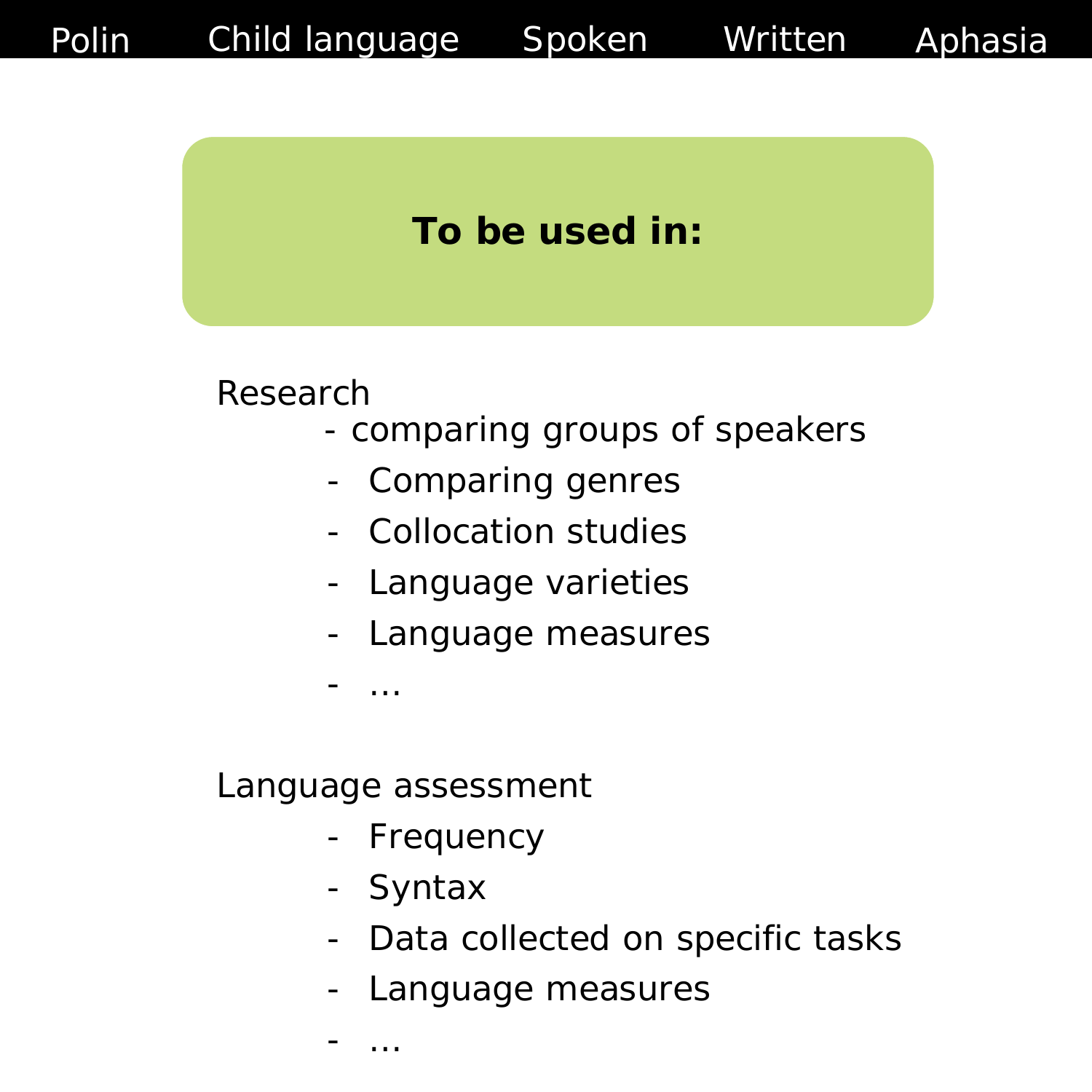



- Prepare the data according to current standards in corpus linguistics
- Make all corpora publically available and searchable